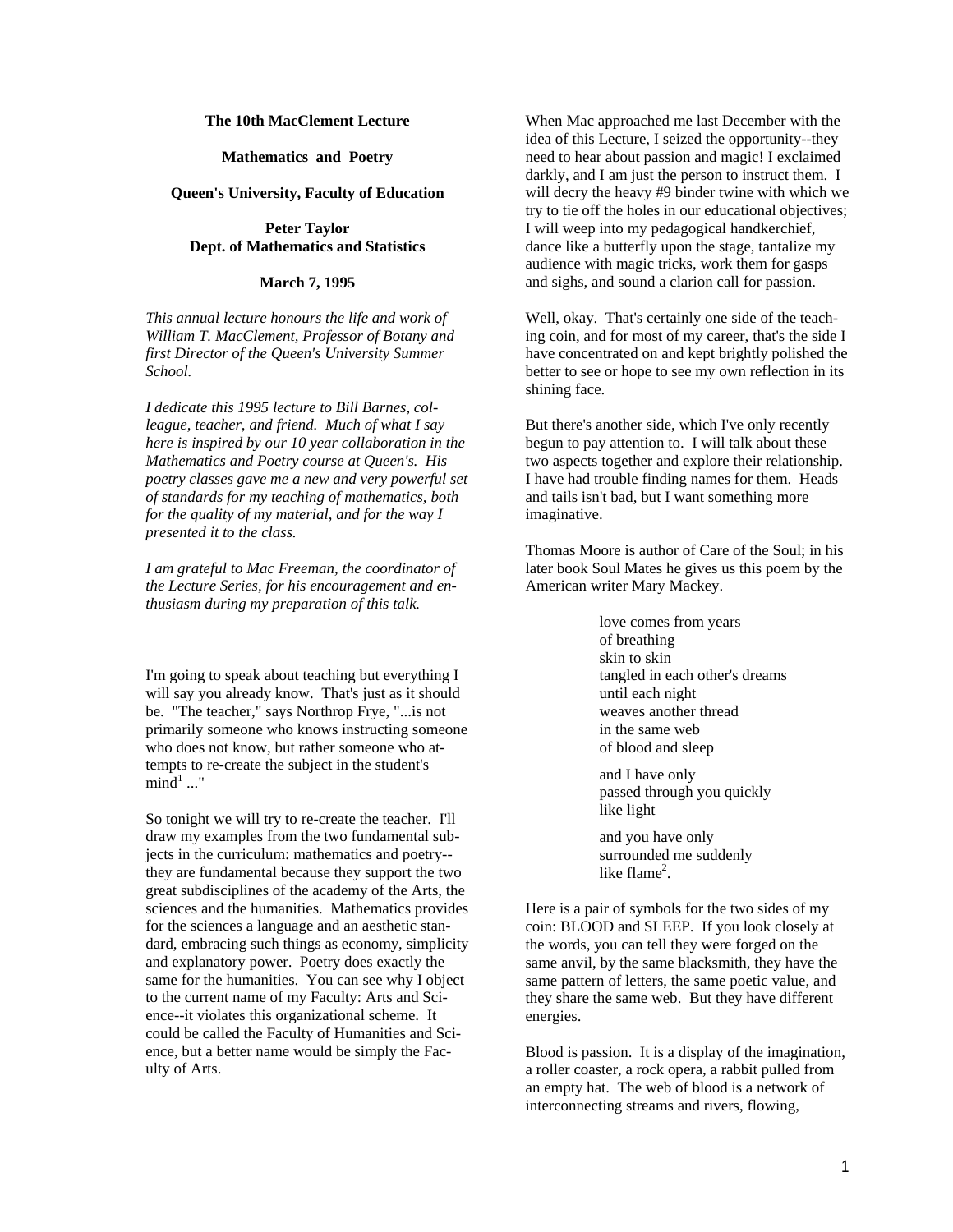branching, probing, building to a climax, the bursting of a bud in the early spring.

Sleep is an act of caring, a web that heals and restores, that returns us to where we belong, that knits the raveled sleeve. Sleep is a painting, a psalm of praise, an affirmation, the careful fitting of storm windows in the late fall.

It is interesting that they both serve as symbols of death, but again with quite different energies.

Another pair of symbols I will use to distinguish the same two aspects is the RIVER and the LAKE. This is the title of a recent book of poetry by Joanne Page: the river which foams and rushes forward carving its path among rocks and fallen trees, and the lake which seeks its just level, rising and falling with the seasons, raising ripples in the wind. The river is needed to carry you to new places round bends which open up new landscapes, but you also need the lake--a place where you can stop paddling and know that you will not be carried away or smashed on the rocks. Here is Joanne talking about the lake.

high summer sun tracks small fish

 in deep water minnows and their shadows visible but absent

at the same moment

 and with one movement reverse, dart & shiver through lilyreed anchors,

 fleet and golden stream lined these small fish swimming

 arc in noon dazzle as I circle this other side of presence called loss

 how it will rise unbidden, slivers searching for a larger story.<sup>3</sup>

I think understand blood pretty well, but sleep I have had more trouble with--I understand its importance but still I seem to resist it. I am too full of a sense of time gone by, of life unlived, a pressure to move forward; my dreams are sad and chaotic, full

of soulful encounters, barely grasped, and I cannot really believe that sleep has much to offer to me--or my students. Somehow I cannot shake off the feeling that it's a waste of time.

In the same way, I am more comfortable on the river than on the lake. I seem to need new vistas, to wonder what might be around the next bend. I need to learn to trust the lake. I need to trust that it will rise unbidden, if I give it the quiet time and the space. The lake is about sitting still in the canoe, not far from the edge, the student in the stern, letting your focus relax and penetrate the surface, catching the slivers darting this way and that, do you see them? there? there! yes! suddenly they are everywhere, and you follow them together, searching for a larger story.

There is a third pair of images which are important to me. When Helen Luke<sup>4</sup> talks about pride, she distinguishes the pride of the lion from the pride of the unicorn. The pride of a lion is the pride of one who is prepared to fight even to kill and be killed for what he believes in. It is the pride of the warrior, who has come to a mature understanding of what is right and stands clearly and unambiguously in its service. But there comes a time when this pride must be abandoned and transmuted into the pride of the unicorn. When this happens, he has no more need to fight, for he has begun to find his nourishment through that love which is beyond love-hate opposites, beyond right and wrong. The unicorn harms nothing, her horn is lifted in a remote and lovely pride as we glimpse her now and then on her swift course. This pride can only appear in one who has already fought bitter and bloody battles within herself; to move beyond this battle of opposites requires an imaginative vision. So that's another pair of symbols I might paint on the two sides of my coin: a LION and a UNI-CORN.

Sitting in the Pilot House a month ago across from my sister with a pint of bitter: the pilot house being the place from which I steer the boat when I am on the river, and the bitter being how it feels to be told by her that I have an excess of pride, and that it is time for me to find some humility. She was talking about the pride of the unicorn. I knew there was some stuff I had to do.

And so part of what I hope to do this evening is to try to understand sleep, the lake, the unicorn. But to do this we must first recognize blood--the lake is only fathomed by those who have travelled the river, the lion precedes the unicorn.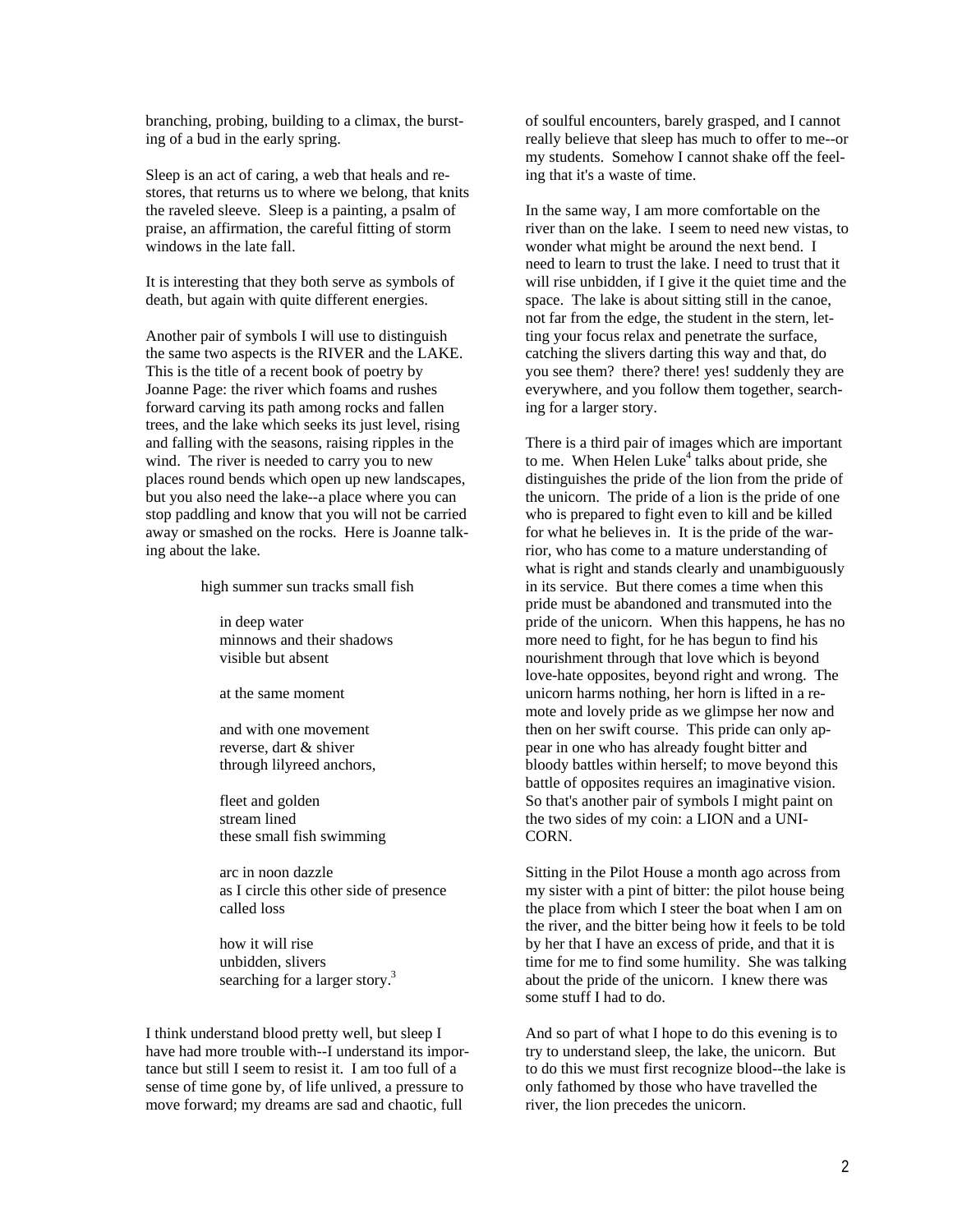# *Blood*

Blood has two components, the red cells of passion and the white cells of magic. Passion is the elemental over-reaching yearning for life, and magic is the awe which returns us to innocence. Magic passes through us like light, and passion surrounds us like flame.

Here's Kim Chernin describing her reactions to her "first analysis."

> It was he who made her aware of these tendencies, encouraging her, gently, persuasively, to balance them with self-reflection, an ability to name, a capacity to tolerate conflict, to acquire, therefore, an ability to choose. Her fascination with him--his thought, his life, his person; his unknown relations to wife, children, friends, colleagues; the books in his study, the pages neatly stacked on his desk--drove the analytic process for her. It was her passion for him that brought her to a first, faint glimmer of desire to plant herself on the side of the rational. If that was the shore on which he stood, she would have to be there too, to stand beside him. 5

This is an interesting paragraph, but I am cautious about identifying the analyst ("he") with the teacher; for me he is more closely allied to the material. Perhaps it is the task of the teacher, not to play the role of the analyst, but to construct (or reconstruct!) him for the student--out of (or within!) the teacher's imagination, his questions, his own passion for the subject. So that "his unknown relations to his wife" have crucial analogues in the relationships of the material to other things that matter to the student. This is a theme I return to at the end, particularly in the Cohen passage.

Increasingly my own pedagogical focus is not on knowledge but on energy. I feel I have succeeded if my students leave my classroom not with more knowledge but with more energy than they had when they arrived. When I manage to get that right, everything else seems to fall into place-- the knowledge that they need, they somehow seem to get. It's not an easy goal, but the key is to choose the right examples. In the sciences, we often err in using examples which are too complicated. We want to cover everything and we uncover nothing. The best examples are extremely simple but offer a challenge to the intuition--students are thrown into

hotly debating groups. The door is open for passion and magic.

In high school, on the other hand, the examples are usually simple enough, but they are too often insufferably boring, and passion and magic give them a wide berth. Almost everything in our current grade 12 math text book is inimical to blood; I would never take it to bed with me. Can you imagine using a book in one of your courses that you would never want to read yourself for pleasure last thing at night?--blows the mind doesn't it--what kind of message would you be giving to your students?- aren't you lucky you're not a grade 12 math teacher. If there are works of art in this book, and there are one or two, they are eclipsed by the laborious sequence of examples and exercises which cuts the work up into small pieces and chews each morsel over and over until no taste remains. And as a final insult, all the odd numbered questions are answered.

On the other hand, the book that is used in the grade 12 poetry curriculum contains works of art which can be read and reread simply for the love and beauty of the poem. They were not written to conform to ministry guidelines, but emerged at moments of wondrous insight, flowing into the world as gifts to us all, scattering their petals behind them. They can be read again and again and bring renewed pleasure each time.

What accounts for the difference between the two books?

That's an interesting question, and you will find it is not so easy to answer as you first think. You might guess that it reflects the differing natures of the two subjects, for example the hierarchical character of mathematics, the need to do things in a fixed order, many precise technical skills, the importance of moving quickly, not only for the student, but for the teacher who has an endless list of topics to cover, and recover, and recover, whereas the technical requisites of poetry are less constricting, more forgiving. I've thought about those kinds of differences a lot, and I'm pretty sure that none of them will stand up to examination. At least they cannot be used to justify this book.

Now let's be fair. It's commonly accepted that if we didn't have the drill and the answers to all the odd numbered exercises, the students would make errors like this:

 $2^{x} 2^{y} = 2^{xy}$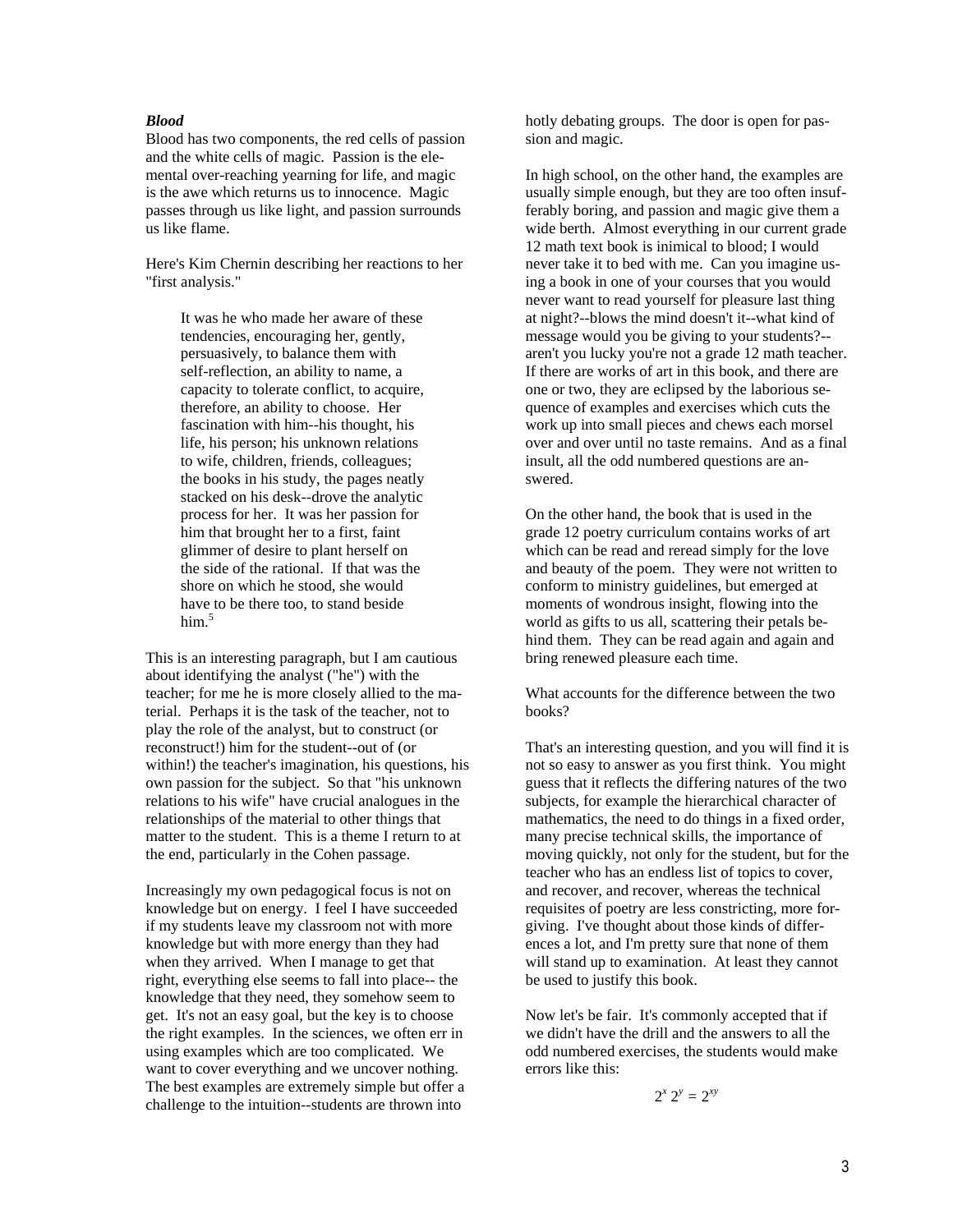and when they grew up the bridges they build would fall down.

Well, I don't get worked up about falling bridges any more; I'm more worried about the failure to think clearly and imaginatively and inventively(!) about what a bridge really is or might be. Thomas Huxley said that truth is much more likely to emerge from error than from vagueness. In fact I make analogous errors all the time in my work, but they are usually discovered and often turn out to be instructive because they occur in the context of a larger problem, whereas our students are usually asked to do fragmented calculations in which errors do not return to sting you with their tales. Thus my concern is not for the error but for the student who does not know how to work with it, or better still, how to play with it. The student who falls into this error again and again may just be making a statement about life among the even numbered exercises. Instead of proscribing it as a bad answer, try prescribing it as a good question. Tell your student to take it off his head and put his hand inside of it and see if he can find a rabbit. Like this:

$$
22 22 = 22×2
$$

$$
23 23/2 = 23×3/2
$$

The real difference between the math text book and the poetry text book derives almost totally from the economic value that society has put on mathematics that it does not confer upon poetry. If poetry were considered crucial to the economic well-being of our nation, there would be highly prescriptive ministry guidelines for the grade 12 poetry course too and most of the approved poems would have been written by a committee. The skills needed to read and analyze a poem would have been identified and codified, and instead of the Gauss and the Pascal, the Cayley and the Fermat, the Euclid and the Descartes $\mathfrak{g}$ , all male I might add, you'd have the Milton and the Blake, the Wordsworth and the Keats, the Elizabeth Barrett Browning (how do I love thee? let me count the ways) and the Emily Dickinson.

What bitter irony: that the superior valuation of mathematics is what is responsible for the disasters of our math curriculum.

Even more ironic is the possibility that poetry may have more deep economic worth than we have had the courage to imagine. In our search to understand ourselves as humans, we are increasingly using scientific methods of investigation. But some of the poems I have read offer far more insight than any of the sociological studies I have seen, and

much more in the way of direction, hope, and inspiration. We are in danger of overlooking the enormous value of poetry and more generally of music and drama in enabling us to feel connected with ourselves and others and the world about us.

So we need more poetry in the math curriculum. Here's one that was in fact written many years ago by my grade 12 math teacher:

$$
2^4 = 4^2
$$

There. Is that not lovely? Simple and profound. Well, simple. Perhaps not yet profound, not with an ordinary imagination like yours and mine. At the time it was given to me I was not equal to its challenge, not until much later when I was browsing through an old book and I came across the second stanza. Yes, there's another verse, and if my grade 12 teacher had only given it to me, she could have left me alone for a week, and spent her time instead drinking morning coffee in the staff lounge and reading poetry––all for the want of a second stanza.

$$
24 = 42
$$

$$
\left[\frac{9}{4}\right]^{\frac{27}{8}} = \left[\frac{27}{8}\right]^{\frac{9}{4}}
$$

Now there's a poem--it is my gift to you tonight. And in case you don't teach grade 12, here's one for grade 11.

$$
2\sqrt{\frac{2}{3}} = \sqrt{2\frac{2}{3}}
$$

$$
3\sqrt{\frac{3}{8}} = \sqrt{3\frac{3}{8}}
$$

Such poems are not easy to find, and more and more I devote my efforts in the calculus reform movement to finding them and trying them out on my students. In this quest, it is good for me to have the Math and Poetry course<sup>7</sup> —there is no set curriculum, I can use the best poems that I have, and the two subjects set competing but complementary standards for one another.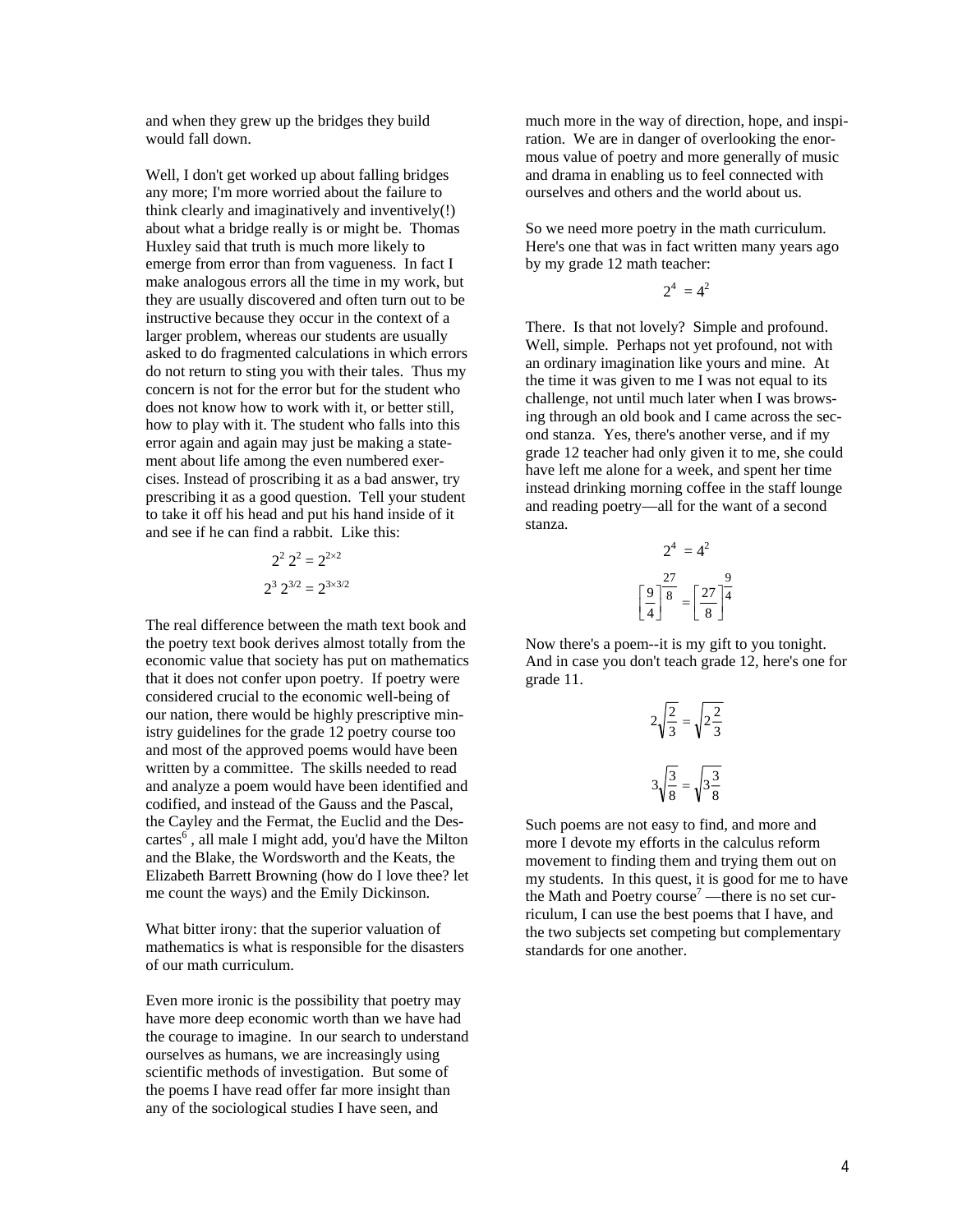# Here's a Robert Frost Poem.

### *Nothing gold can stay*

Nature's first green is gold, Her hardest hue to hold. Her early leaf's a flower; But only so an hour. Then leaf subsides to leaf. So Eden sank to grief, So dawn goes down to day. Nothing gold can stay.

## *Holding the Gold*

The response to passion and magic is wonderful but the energy it fills us with can be scary; we feel torn, vulnerable, unstable, a pressure to yield, to surrender, to let go. But such a release carries with it a loss of energy and innocence, and other losses as well. Here's Thomas Moore in Soul Mates:

Sometimes values collide. We may feel a strong desire to live a life of satisfying sex and sensuality while at the same time something in us longs for solitude and even chastity. In this collision of values our only option may be to remain within the tension. The modern tendency to resolve tension as soon as possible is so unconscious and feels so natural to us that at first it may seem strange to consider remaining willingly in our discomfort. We want solutions and resolutions, and we want them quickly, but there are several benefits to being patient with contradictions and paradoxes.

The first is an expansion of soul. Over time tension gives rise to thoughts, memories, and images that bring greater breadth to imagination. The soul grows bigger as it holds more thoughts, instead of shrinking them all down to the size of a single solution...

Another benefit is the possibility of finding more profound and lasting solutions to our life problems. If we rush to solve a problem, the solution will need to be something ready-made or quickly put together, and will most likely be a project of the ego; but if we sustain the tension created by two worlds colliding, an unexpected solution will emerge eventually from the opening to soul that tension creates. If we tolerate moments of chaos and confusion, something truly new can come to light. $8$ 

Holding the tension is holding the gold. It is the imaginative act from which creation emerges. Read *Zen and the Art of Archery*<sup>9</sup> for a wonderful exploration of this idea. The right shot flies from the bow of the archer who is able to hold the unbearable tension of the string. It's not at all easy, but we all know in our own lives how important it is, and when we have that tension, even though we are struggling with it, we know how unwilling we are to yield.

For example perhaps there was a time or will be a time in your life when you are compelled to leave those you love and care for and be alone, and be an outcast, and reject a number of commonly accepted values, and find that in the process you have hurt or apparently betrayed those you love. And when the time seems to come for you to rejoin the community, you are suddenly wary. Because you have discovered, that for all the pain and incomprehensibility of your exile, there was a tremendous creative energy, a tremendous rush of life, a tremendous searching for truth, that you fear you might now lose.

Another way to think about this tension is in terms of questions and answers. Indeed, there's a sense in which the Grade 12 math text is about answers and the poetry text is about questions. And blood responds to questions and thickens and congeals when exposed to answers.

### Here's Northrop Frye again:

To answer a question (a point we shall return to later in the book) is to consolidate the mental level on which the question is asked. Unless something is kept in reserve, suggesting the possibility of better and fuller questions, the student's mental advance is blocked.<sup>1</sup>

And here's George Whalley in a 1959 address to a graduating class:

> It impresses on us constantly that we should seek diligently for fruitful questions and let the answers fall where they may. A good question stimulates thought, and wonderfully heightens perception. An answer, unless it be the answer of decisive and considerate action, is destructive; it can be a narcotic blocking further thought and perception.<sup>10</sup>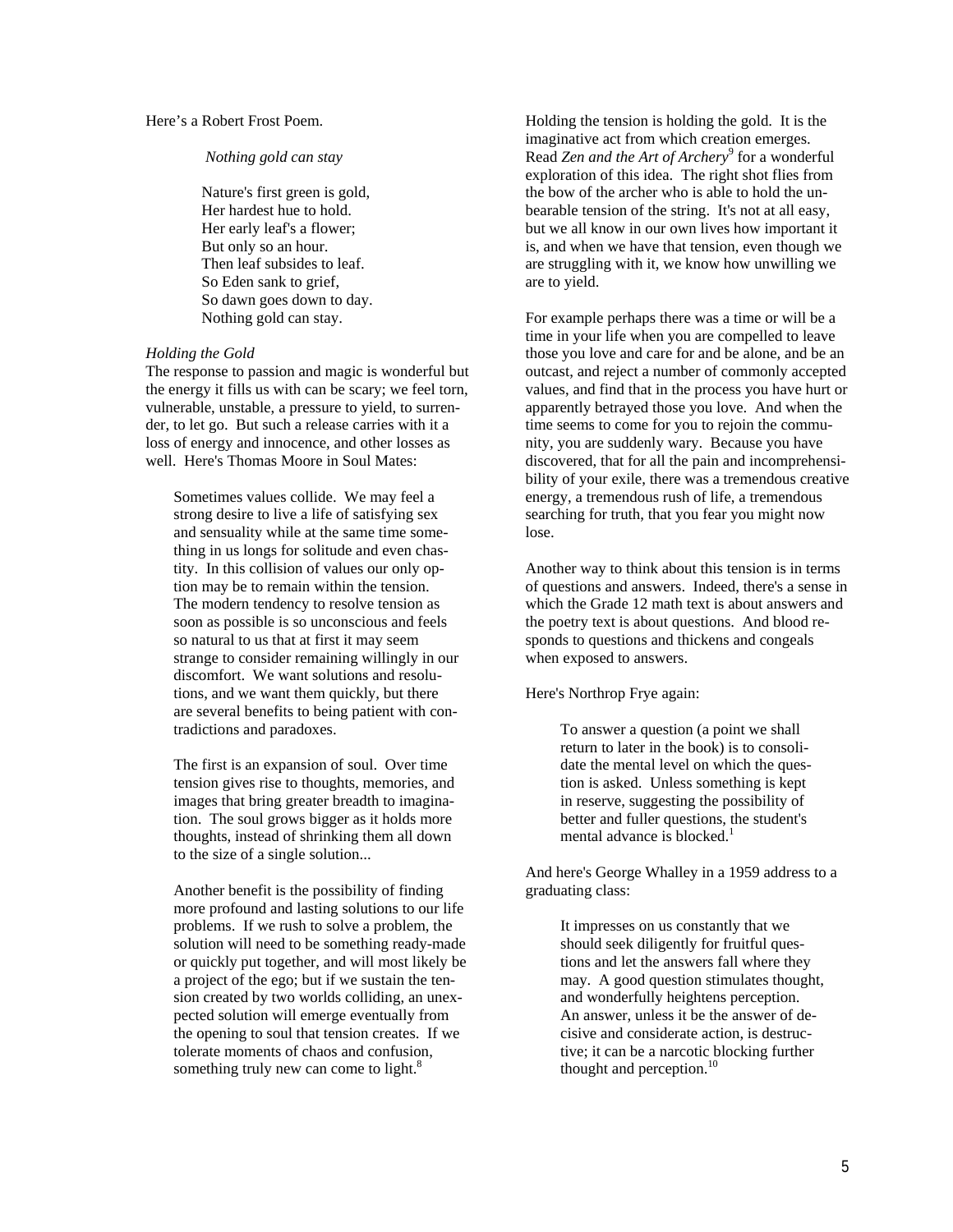Don't misunderstand me. I'm not saying that answers are not important and I'm not saying that you should refuse to answer your student's questions. I'm saying that of the two, questions are the rarer, the more highly prized, and that our task as teachers centres around them. In the math classes that I have observed, including my own, the question is too often received as a burden, a new load to be carried, and the answer is accepted as a deliverance. But the reverse is more likely to hold up: answers restrict us; questions set us free.

I think my students understand this well enough--so why do they so often plead for the answer? Is it because they are too feeble to hold the tension? Is it because they have a burning desire to build a bridge? Not at all: it is because they fear that someone will ask them for it in a three hour exam in a warmed over skating rink, and then presume to judge them on the basis of the answer they give. When will the education research community recognize how massively exams subvert and derail our pedagogy? A good start would be examinations which ask for questions instead of answers. though I do not mean to take the game of jeopardy as a model. Jeopardy is in fact a scam--it only appears to seek questions. What it actually demands are answers disguised as questions--the most insidious form of deceit. Warn your children.

Blood is not easy to manage, to control, to feel comfortable with. And that's the second part of your job--the other side of the teaching coin. In that contradictory, innocent, vulnerable, highly creative state of unresolved tension--the chaos of passion and the unworldliness of magic--they need your support. That's what sleep is all about--that's what happens on the lake-- that's why we need the unicorn who has somehow managed to move beyond the tension of opposites.

## *Sleep*

There's a wonderful villanelle by Theodore Roethke about sleep.

The Waking

I wake to sleep, and take my waking slow. I feel my fate in what I cannot fear. I learn by going where I have to go.

We think by feeling. What is there to know? I hear my being dance from ear to ear. I wake to sleep, and take my waking slow.

 Of those so close beside me, which are you? God bless the Ground! I shall walk softly there, And learn by going where I have to go.

Light takes the Tree; but who can tell us how? The lowly worm climbs up a winding stair; I wake to sleep, and take my waking slow.

Great Nature has another thing to do To you and me; so take the lively air, And, lovely, learn by going where to go.

This shaking keeps me steady. I should know. What falls away is always. And is near. I wake to sleep, and take my waking slow. I learn by going where I have to go.<sup>11</sup>

Waking to sleep!--as I have said, I find this aspect of teaching more difficult to grasp. I have some trouble with it in my own personal life, and that may be one of the reasons. So rather than attempt a coherent analysis, I will offer five meditations.

1. A stunning passage quoted from Anita Finkel in Carolyn Heilbrun's *Writing a woman's life:*

New York City Ballet is the company where partners scarcely touch. One of the unique aspects of the company is a special approach to partnering, the art of the man's presenting the woman and supporting her in her lifts, extended arabesques and multiple turns. While on the surface New York City Ballet's practices resemble those of other schools of ballet, a careful examination of the technique of partnering here reveals that the dancers have transformed the mechanics of support into something original and surprising.

Conventionally, the role of the partner is to supplement the ballerina's strength, to create the illusion that she can balance longer, soar higher, spin more quickly and securely. George Balanchine took the situation and transformed it. He wanted the ballerina to possess, genuinely, on her own, the strengths and abilities partnering had created the illusion she commanded. Today at NYCB, the woman acknowledges her partner out of generosity of spirit and a desire to share the challenge of dancing, but she does not really rely on him.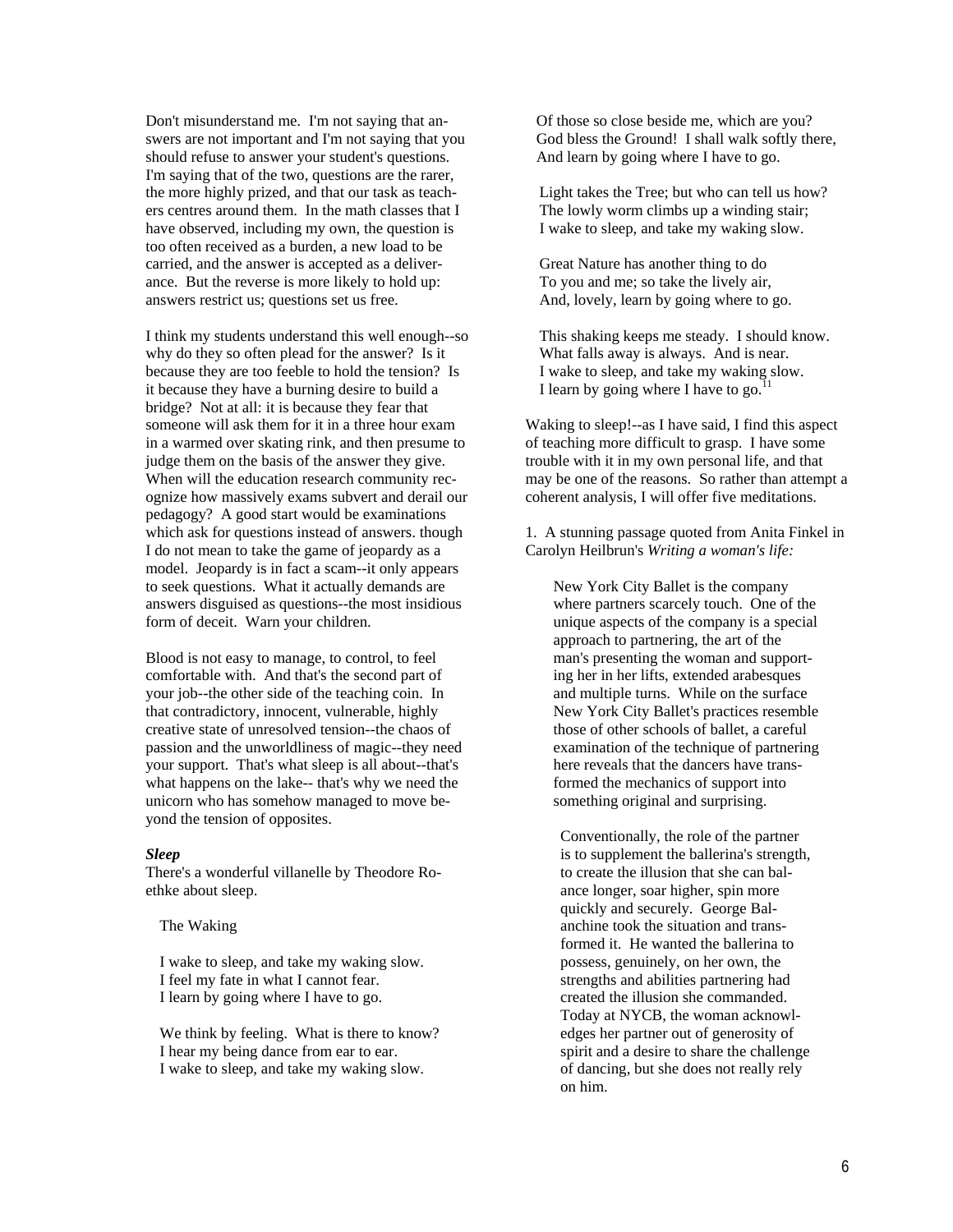There is no missing the company-wide distinguishing feature of minimal support.... The *pas de deux* should give the woman maximum freedom, liberty rather than dependence.... Perhaps most important are promenades, moments when the woman, balanced in arabesque, is displayed from all angles as her partner walks around her. As he does so, and it is remarkable, he supports her, if possible, not with his hand, but with the merest touch of his fingertips on hers.<sup>12</sup>

There's a skin pulled taut over the surface of the lake beneath which the minnows dart. Even when you sit quietly in the canoe, and relax your eyes to penetrate the surface and see the slivers, the surface is there, stretched out before you--it calls you, it tantalizes you to step out and dance upon it, supported only by the merest touch of your teacher's fingers.

I was lucky that as an undergraduate that I had a teacher who knew the lake as well as he knew the river. His name was John Coleman. One of Bill's teacher's at Chicago was also such a man: his name was Norman Maclean and Robert Redford made a movie about him which was called, interestingly enough, "a river runs through it." The movie was playing at the "Cat Centre" when Bill died, and one of the things we were about to do was to see it.

2. The Mary Mackey poem about blood and sleep was only a fragment of the whole. It is strange that I did not pay attention to this when I first saw it in Thomas Moore's book and was so captivated. But later, in my desire to understand sleep better, I searched it out:

The Kama Sutra of Kindness: Position No. 2

should I greet you as if we had merely eaten together one night when the white birches dripped wet and lightning etched black trees on your walls?

it is not love I am asking

 love comes from years of breathing skin to skin tangled in each other's dreams until each night weaves another thread in the same web of blood and sleep and I have only passed through you quickly like light

 and you have only surrounded me suddenly like flame

 the lake is cold the snows are sudden the wild cherry bends and winter's a burden in your hand I feel spring burn in the bud.<sup>13</sup>

I was struck when I first read the entire poem at how different the tone was from what had been suggested by the fragment--more detached, much more wary. She wears a struggle on her face. She asks how she is to greet a question that she has once encountered, in light and flame--how she is to honour and maintain the tension. She does not ask for love--that would be too much. Answers are not the answer for her. Knowledge is too awesome a responsibility right now. Love, answers, knowledge--maybe, maybe if you're ready, if you're really ready, but can you hang onto the white birches and the black lightning?-- can you sustain the tension on the surface of a cold lake?-- the wild cherry bends; your blood is poured upon the snow; spring burns in the bud.

I no longer mind the student who sits in the very back corner of the class slouched down his chair, his body language proclaiming with silent eloquence his unwillingness to risk involvement, his defiant status as outcast. He at least sees that the stakes are high, that if he is let down by his teacher he has something to lose; he knows the lake is cold. He is not yet a lion, he does not quite know how to fight for what he feels to be right, or even if he wants to. He does not really want answers now, but is open for questions. He waits.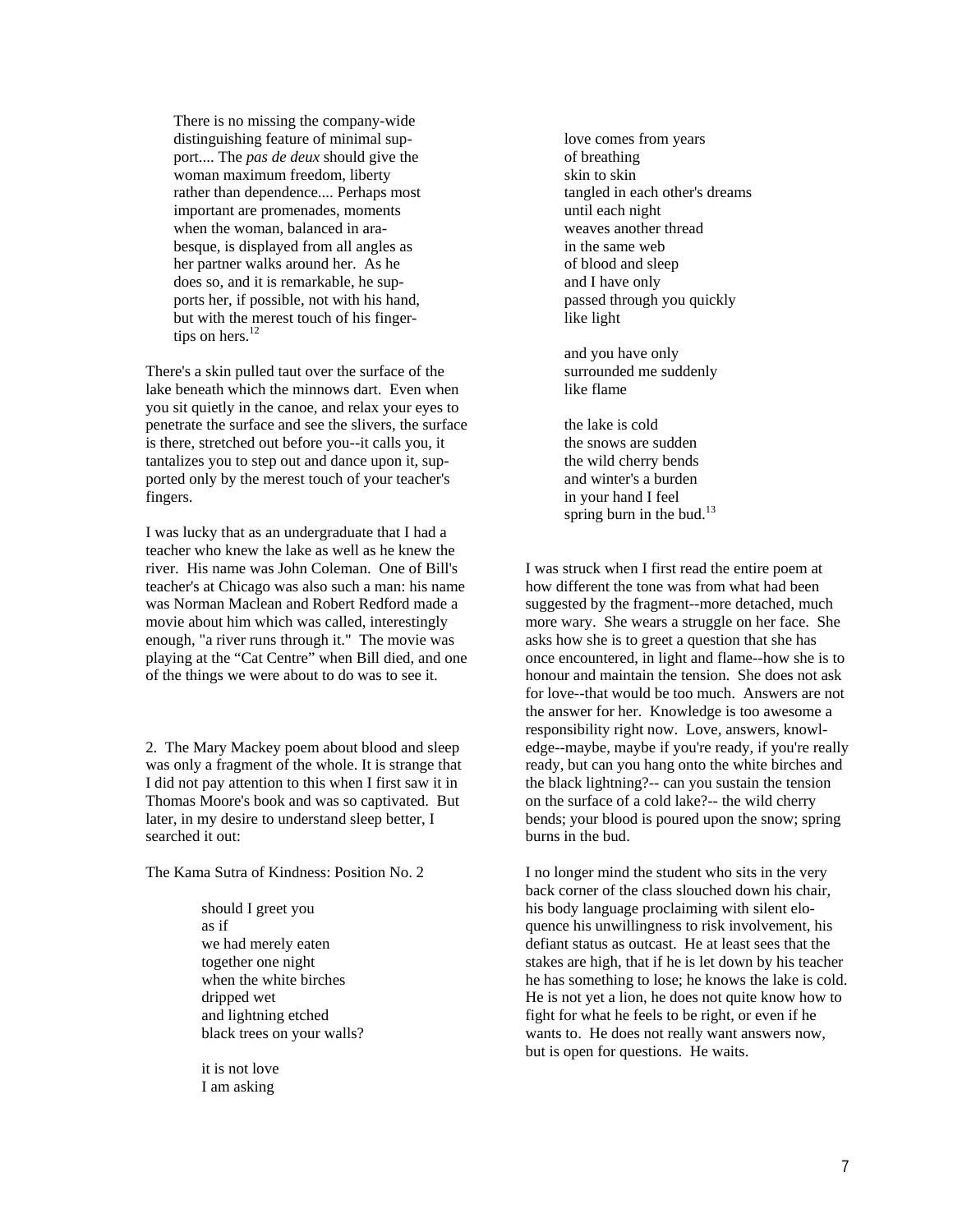3. My students are not at home. Of course they are energized by my blood, my energy, my leaping about the stage, but they do not really feel that they belong. And without that feeling, they will never presume to venture out onto the surface of the lake- -they do not trust that they will not sink. Instead they will release the tension, let go of the gold, ask for my entire arm for support; they will ask for love, but they will not be ready for it.

It is evening and I find myself sitting in the cathedral. I am in jeans for I had not intended to come, but I was in the library across the street when it closed at five, and I knew that evensong began just then, and I recalled that my daughter was singing at that service, so I entered just as the choir was coming in. I sat over at the side, behind one of the massive pillars, where I could have a clear view of the choir, but be protected from the details of the service. The cathedral was full, which meant that something was going on, and I was relieved to have my library books with me, in particular a collection of Ken Danby's paintings--lots of nice rivers and lakes. Sitting there, browsing through the paintings, I was aware of how much of an outcast I felt, of how I did not belong in this holy place, of how I was a fraud, wanting to listen to the choir, but not willing to raise my own voice in song.

The choir is singing the psalm, and suddenly I decide that I myself do not feel at home in this world- -I always seem to sit at the side, mostly hidden by some ornate pillar or other, and I feel the beginning of tears. Of course it is just the psalm--how absurd that I should feel sorry for myself--but I let them come anyway to see what they will bring. How is it that everyone except me seems to be able to live the way we're all supposed to live, and do the things we're supposed to do and love in the way we're supposed to love? What has happened to make me such a misfit? And I find myself reaching out towards my daughter up in the choir stalls, hoping by touching her to locate myself in this place. And in doing that, of course, I discover what it means to be at home.

I can belong to the choir, and if I wish, not even for long, but only for the psalm, I can pass through it like light in the singing of a single verse, and it can surround me like flame. Or to the offer of the woman beside me to share her order of service, or to a symbol hanging on the wall. And in that act I have belonged to the entire cathedral as completely as to those tears which it released in me, tears that are in fact the certificate of ownership.

I ask too much of my students--my blood gets up and I thrust an entire cathedral of calculus upon them, with its pages and pages of even numbered creeds and catechisms, and I expect them to feel at home. It's absurd. Give them instead a single poem and allow them all the vast moments of the universe to attach their cocoons to it. Feeling at home is not a global but a local experience: attach yourself firmly to a single symbol, and the entire cathedral is yours. But remember that this attachment must be renewed again and again, in each moment and at each occasion, it is this continuous act of creation--rather of re-creation--that is the task and the privilege of the artist.

4. Bill Barnes<sup>14</sup> has written quite a long poem about questions. It is called Quaestiones Deo . Here's how it begins.

I sit upon the rock-face, which is being assaulted by the waves' hammering, admiring as always the stability of anything stable (worrying at the same time also about the relentlessness of water in motion).

For Bill it is the rock that plays the role of the lake and the hammering of the waves is the turbulence of the river. Evidently you need some flexibility with these symbols. How, he asks, does the rock harness the waves to create life?

Up from the cracks and scars along the rock, where I can see no soil, nothing at all, are growing not just the cedars with their scrawny, clutching fingers of root, but the flowers also, delicate thrusts of yellow and purple and red, having made their own green for backdrop, asserting as they seem to do not merely the ubiquitous, almost inevitable reaching of life, but the supererogatory fragrance of beauty, too ...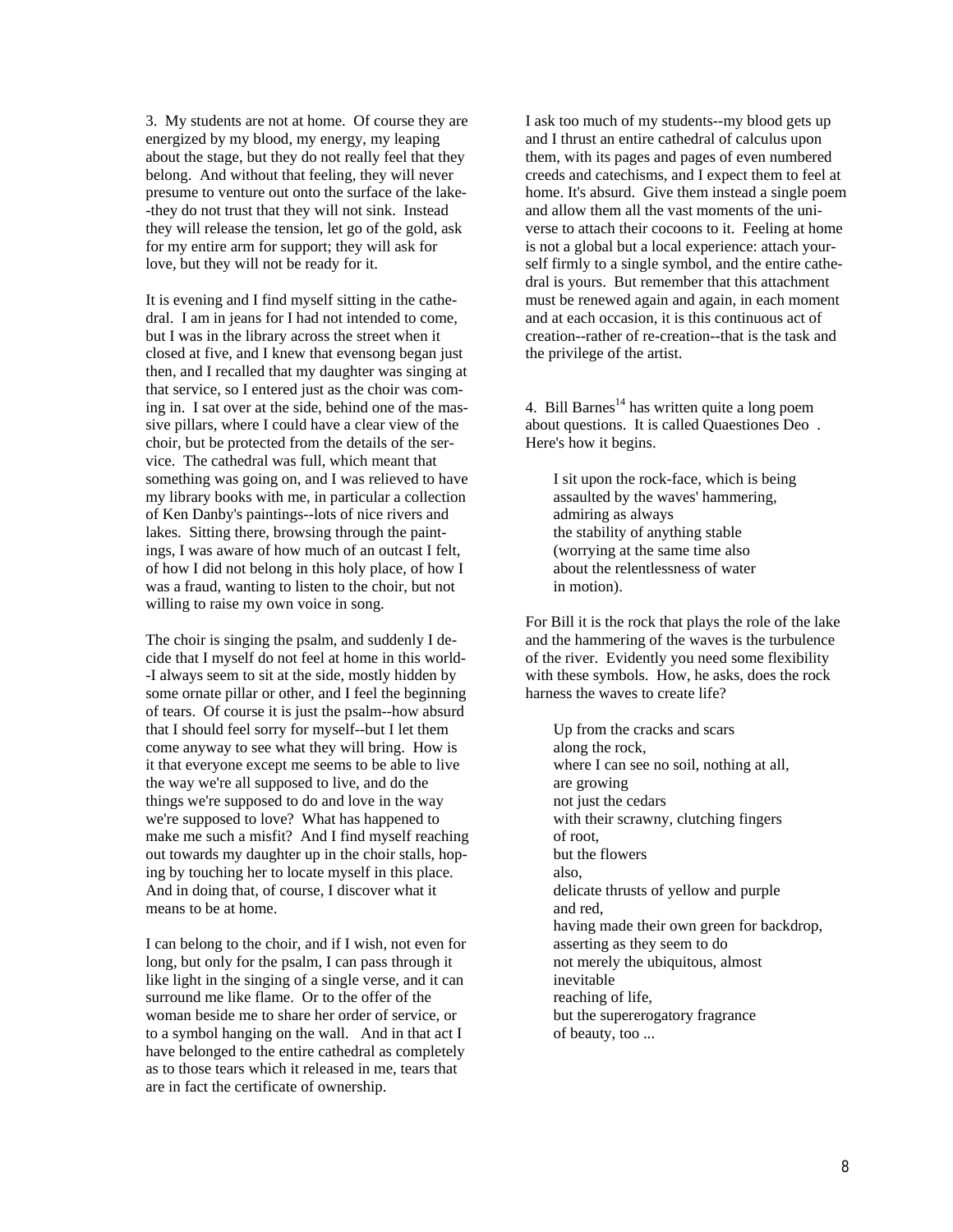In the cracks and the scars, exploded open by the battering of the waves, grow the cedars and the flowers, and your fingers, those magic fingers of yours, are the scrawny clutching roots.

5. I end with a prose poem of Leonard Cohen. I choose Cohen because of the raw vitality of his work, because he transformed poetry and song with a style, an intelligent vision, an integrity and an audacity that makes us all envious and that can energize today's teenage generation--most of all perhaps because he was a favorite of Bill.

It is called *How to speak poetry* 15 , but of course it's also about how to teach. As expected, it is both wildly humorous and pallingly serious. The following version has a few omissions.

Take the word butterfly. To use this word it is not necessary to make the voice weight less than an ounce or equip it with small dusty wings. It is not necessary to invent a sunny day or a field of daffodils. It is not necessary to be in love, or to be in love with butterflies. The word butterfly is not a real butterfly. There is the word and there is the butterfly. If you confuse these two items people have the right to laugh at you. Do not make so much of the word. Are you trying to suggest that you love butterflies more perfectly than anyone else, or really understand their nature? The word butterfly is merely data. It is not an opportunity for you to hover, soar, befriend flowers, symbolize beauty and frailty, or in any way impersonate a butterfly. Do not act out words. Never act out words. Never try to leave the floor when you talk about flying. Never close your eyes and jerk your head to one side when you talk about death. Do not fix your burning eyes on me when you speak about love. If you want to impress me when you speak about love put your hand in your pocket under your dress and play with yourself. If ambition and the hunger for applause have driven you to speak about love you should learn how to do it without disgracing yourself or the material.

What is the expression which the age demands? The age demands no expression whatever. We have seen photographs of bereaved Asian mothers. We are not interested in the agony of your fumbled organs. There is nothing you can show on your face that can match the horror of this time. Do not even try. You will only hold yourself up to the scorn of those who have felt things deeply. We have seen newsreels of humans in the extremities of pain and dislocation. Everyone knows you are

eating well and are even being paid to stand up there. You are playing to people who have experienced a catastrophe. This should make you very quiet. Speak the words, convey the data, step aside. Everyone knows you are in pain. You cannot tell the audience everything you know about love in every line of love you speak. Step aside and they will know what you know because they know it already. You have nothing to teach them. You are not more beautiful than they are. You are not wiser. ... Do not pretend that you are a beloved singer with a vast loyal audience which has followed the ups and downs of your life to this very moment. The bombs, flame-throwers, and all the shit have destroyed more than just the trees and villages. They have also destroyed the stage. Did you think that your profession would escape the general destruction? There is no more stage. There are no more footlights. You are among the people. Then be modest. Speak the words, convey the data, step aside. Be by yourself. Be in your own room. Do not put yourself on....

Speak the words with the exact precision with which you would check out a laundry list. Do not become emotional about the lace blouse. Do not get a hard on when you say panties. Do not get all shivery just because of the towel. The sheets should not provoke a dreamy expression about the eyes. There is no need to weep into the handkerchief. The socks are not there to remind you of strange and distant voyages. It is just your laundry. It is just your clothes. Don't peep through them. Just wear them.... Think of the words as science, not as art. They are a report. You are speaking before a meeting of the Explorers' Club or the National Geographic Society. These people know all the risks of mountain climbing. They honour you by taking this for granted. If you rub their faces in it that is an insult to their hospitality. Tell them about the height of the mountain, the equipment you used, be specific about the surfaces and the time it took to scale it. Do not work the audience for gasps and sighs. If you are worthy of gasps and sighs it will not be from your appreciation of the event, but from theirs. It will be in the statistics and not the trembling of the voice or the cutting of the air with your hands. It will be in the data and the quiet organization of your presence.

Avoid the flourish. Do not be afraid to be weak. Do not be ashamed to be tired. You look good when you're tired. You look like you could go on forever. Now come into my arms. You are the image of my beauty.